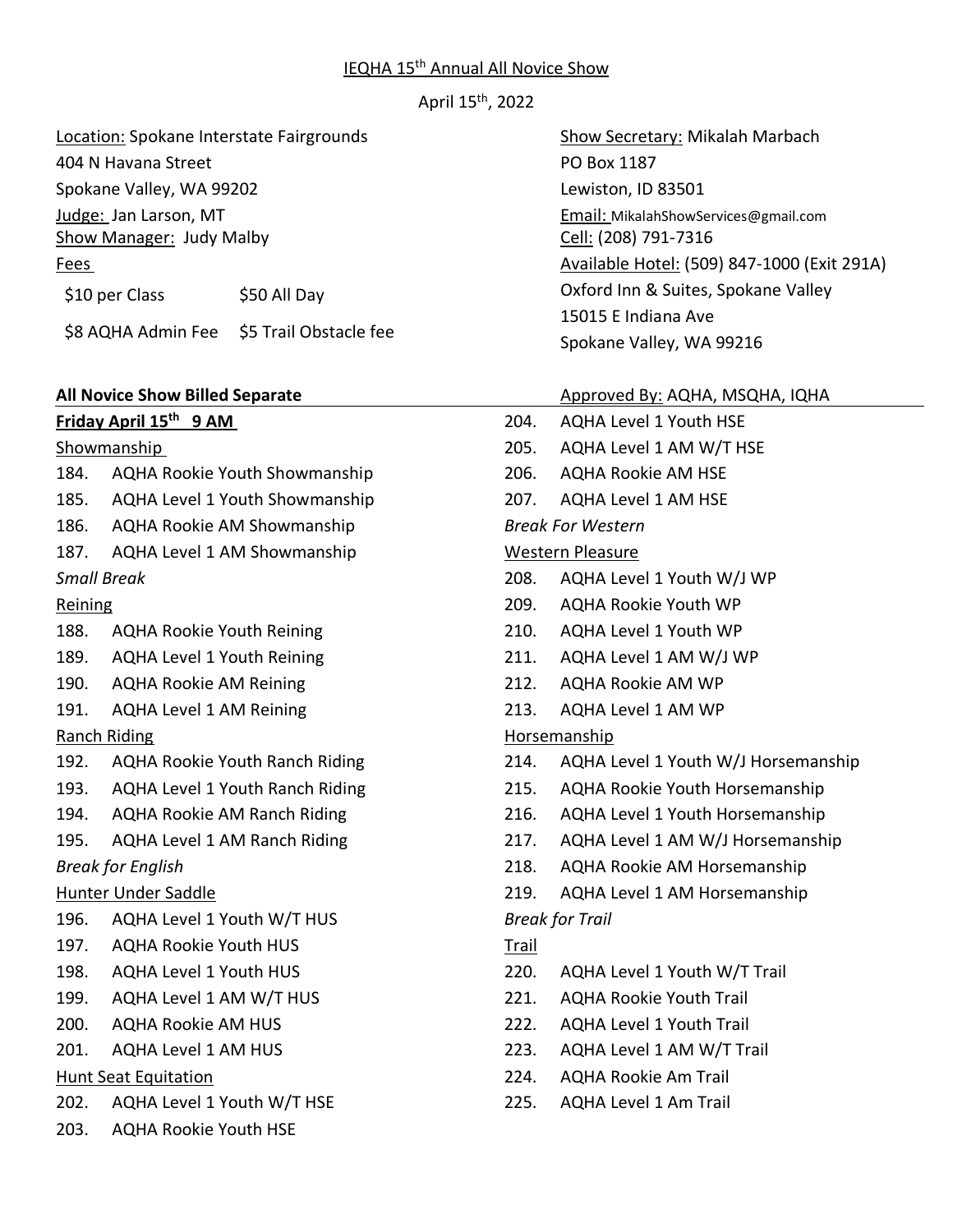# Inland Empire Silver Circuit (Easter Bunny Special)

April 15th – 17th, 2022

Location: Spokane Interstate Fairgrounds Show Secretary: Mikalah Marbach 404 N Havana Street **PO Box 1187** Spokane Valley, WA 99202 Lewiston, ID 83501 Judges: Email: MikalahShowServices@gmail.com Louis Hufnagel, KS (AQHA, NSBA) Cell: (208) 791-7316 Nancie Wright, CO (AQHA, NSBA) Show Manager: Judy Malby Approved By: AQHA, NSBA, IQHA, MSQHA COMENA Oxford Inn & Suites, Spokane Valley

## Fees:

- AQHA Open/Amateur Class \$19/Judge
- AQHA L1/Rookie Class \$15/Judge
- NSBA Class \$13/Judge
- All Class Inclusive \$375 (All Novice Show Not Included) AQHA & NSBA
- Trail Obstacle Fee \$5/Judge
- Office Fee \$15
- Haul in \$15 Per Horse/Day

Marilyn Randall, MT (AQHA, NSBA) **Auxiliable Hotel: (509) 847-1000 (Exit 291A**) 15015 E Indiana Ave Spokane Valley, WA 99216

- $$20$  Late Fee (After April  $8<sup>th</sup>$ )
- AQHA Admin Fee \$8/Judge
- RV \$35/Night
- Early arrival \$30/night (Before Thursday)
- Unlimited Shavings \$25
- Pre Bed Stalls \$15 (Reserve by 4/8/2022)
- Stall (Paid Before 4/8/2022) \$120
- Stall (Paid After 4/8/2022) \$140

## **Reminder! As of January 1st, 2022 All horses showing in NSBA classes must have an NSBA license.**

26. AQHA Performance Stallions

22. AQHA Yearling Colts 23. AQHA 2-Year-Old Stallions 24. AQHA 3-Year-Old Stallions 25. AQHA Aged Stallions

*Trail Warm up following All Novice Show*

**Friday April 15th , 2022 5 PM** Trail 1. AQHA Sr Trail 2. NSBA Sr Trail\*

- 3. AQHA Jr Trail
- 4. NSBA Jr Trail\*
- 5. AQHA L1 (Green) Trail
- 6. NSBA Green Trail\*
- 7. OAB W/J Trail All Ages
- 8. OAB W/J/L Trail All Ages
- 9. AQHA Level 1 Am W/J Trail
- 10. AQHA Level 1 Youth W/J Trail
- 11. AQHA Rookie Am Trail
- 12. AQHA Level 1 Am Trail
- 13. NSBA Level 1 Am Trail\*
- 14. AQHA Rookie Yth Trail
- 15. AQHA Level 1 Yth Trail
- 16. AQHA AM Select Trail
- 17. NSBA AM Select Trail\*
- 18. AQHA AM Trail
- 19. NSBA Am Trail\*
- 20. AQHA Youth Trail
- 21. NSBA Youth Trail\*
- **Saturday April 16th , 2022 8 AM**

**Halter** 

*GRAND & RESERVE STALLIONS*  27. AQHA Am Yearling Stallions 28. AQHA Am 2-Year-Old Stallions 29. AQHA Am 3-Year-Old Stallions 30. AQHA Am Aged Stallions 31. AQHA AM Perform Stallions *AM GRAND & RESERVE STALLIONS*  32. AQHA Yearling Geldings 33. AQHA 2-Year-Old Geldings 34. AQHA 3-Year-Old Geldings 35. AQHA Aged Geldings 36. AQHA Performance Geldings *GRAND & RESERVE GELDINGS*  37. AQHA L1 Yth Yearling Geldings 38. AQHA L1 Yth 2-Yr-Old Geldings 39. AQHA L1 Yth 3-Yr-Old Geldings 40. AQHA L1 Yth Aged Geldings 41. AQHA L1 Yth Perform Geldings *NO GRAND & RESERVE*  42. AQHA Youth Yearling Geldings

43. AQHA Youth 2-Yr-Old Geldings 44. AQHA Youth 3-Yr-Old Geldings 45. AQHA Youth Aged Geldings 46. AQHA Youth Perform Geldings *YTH GRAND & RESERVE GELDINGS*  47. AQHA L1 AM Yearling Geldings 48. AQHA L1 AM 2-Yr-Old Gelding 49. AQHA L1 AM 3-Yr-Old Gelding 50. AQHA L1 Aged Geldings 51. AQHA L1 AM Perform Gelding *NO GRAND & RESERVE*  52. AQHA Am Yearling Geldings 53. AQHA Am 2-Yr-Old Geldings 54. AQHA Am 3-Yr-Old Geldings 55. AQHA Am Aged Geldings 56. AQHA AM Perform Geldings *AM GRAND & RESERVE GELDINGS* 57. AQHA Yearling Mares 58. AQHA 2-Year-Old Mares 59. AQHA 3-Year-Old Mares 60. AQHA Aged Mares 61. AQHA Performance Mares *GRAND & RESERVE MARES* 62. AQHA L1 Youth Yearling Mares 63. AQHA L1 Yth 2-Yr-Old Mares